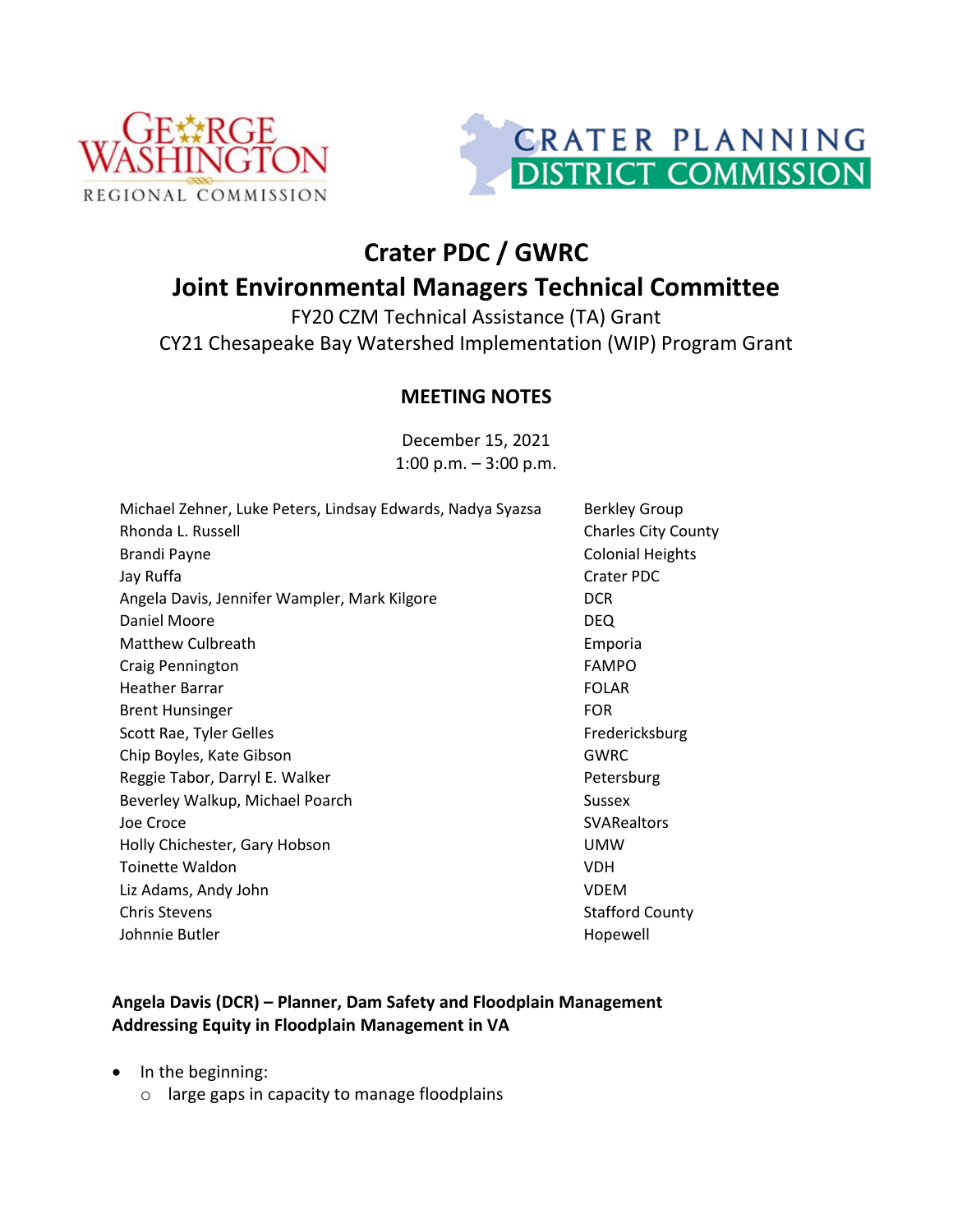- o needs different for each community based on types of flooding
- $\circ$  options to manage floodplains vary based on each community comprehensive plans, mitigation plans, etc.
- o underserved communities, history of disenfranchisement
- o education, awareness, consequently access, delivered inequitably
- o choice vs. circumstance
- 2019 Governor's Council for Environmental Justice (reinstated)
	- $\circ$  state advisory council to the Exec Branch addressing environmental justice issues across VA and generate proposals for consistent approaches to evaluate EJ
	- o Dr. Underwood, first cabinet-level Chief Diversity Officer
- $2020 3^{rd}$  Flood Awareness Week
	- o Goal: to find creative solutions to enhance and effectively deliver flood risk communications
	- $\circ$  Strategy: offer variety of communications and events to engage a wider audience and meet people where they are
	- $\circ$  Pandemic changed societal values and methods to floodplain management
	- o Flood risk education is NOT enough
	- o Those more vulnerable tend to have less of a voice and access
	- o flood history and placement and displacement of communities are key to understanding
- $\bullet$  2020-2021 Next Steps
	- o POLICY MATTERS: Redlining issues, sacrifice zones, "choice vs. circumstance"; leading to inequitable outcomes of environmental issues
	- o Urban renewal and environmental justice
	- o hazard mitigation programs
	- o NFIP issues and challenges
	- o Climate Change effects
	- $\circ$  Vulnerable populations subjected to flooding, NOT populations vulnerable to flooding
	- o DCR partnered with the Black History Museum and Cultural Center of VA *impacts of Space, Place, Climate Change, and Race*
		- discuss effects of historic and systemic racism and impacts to minority communities in becoming more vulnerable to disasters
- 2021 Share the Flood Story
	- o Individual experiences with flooding
	- o Progress? Urban Renewal?
		- **Vinegar Hill (Charlottesville)**
		- Fulton Bottom (Richmond)
		- Union Hill (Buckingham Co)
	- o Environmental Justice Act in VA, building on the federal framework developed in the 1990s
- Environmental Justice
	- o Mountain Valley Pipeline (Pittsylvania Co.)
	- $\circ$  Involvement people regardless of background (racial, socioeconomic, etc.), to create broad impact
	- o Climate gentrification, green gentrification